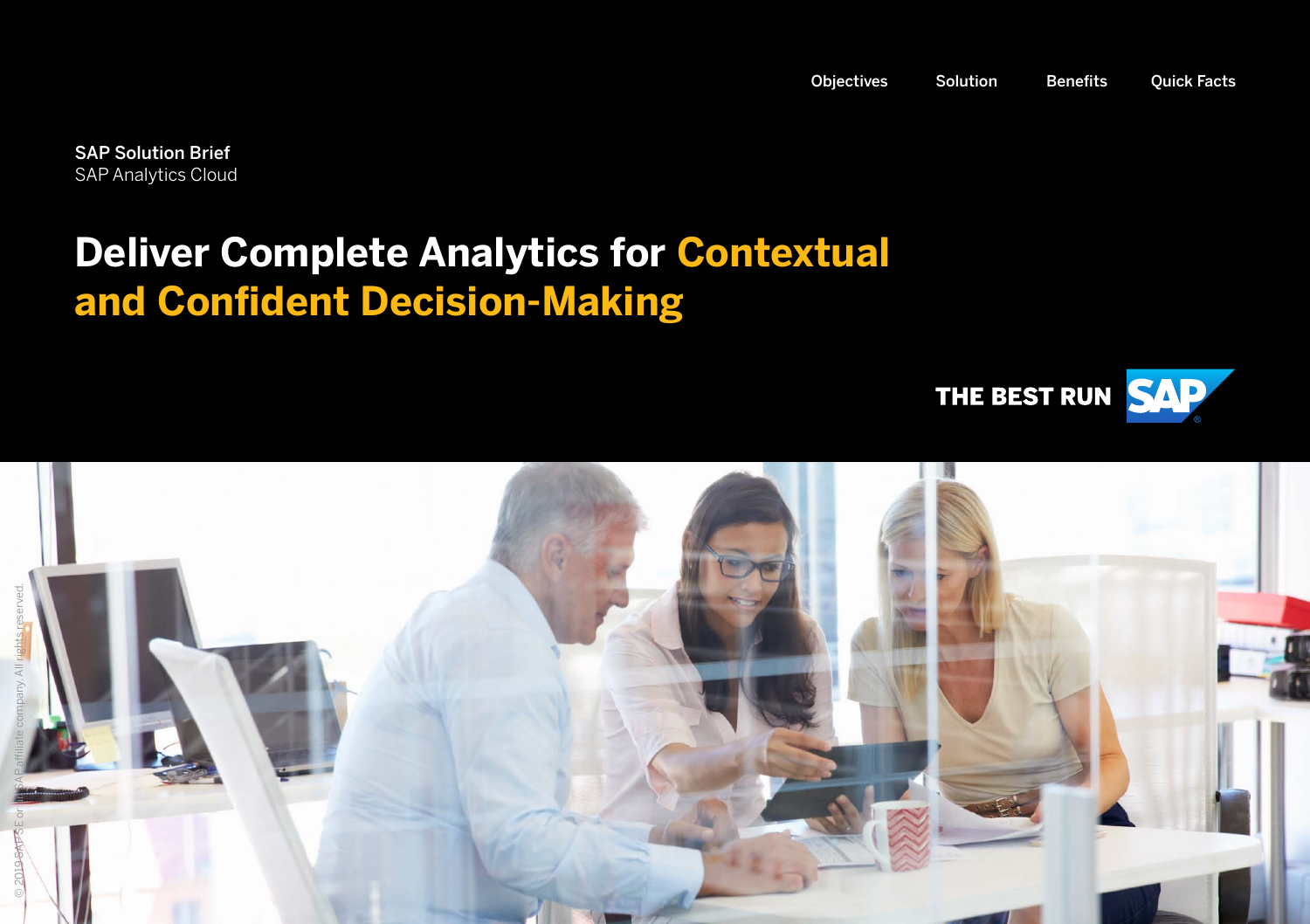<span id="page-1-1"></span>

## <span id="page-1-0"></span>**Underpin every decision with a new level of intelligence**

Business success demands complete analytics, with business intelligence, planning, and prediction to support strategic, operational, and tactical decisions. Empowering users to act confidently in the moment requires **contextual insight in real time**. The SAP<sup>®</sup> Analytics Cloud solution supplies analytics to every user tasked with making intelligent decisions to boost outcomes.

Simply put, analytics exists to provide information to support business decisions. SAP Analytics Cloud delivers insight on accumulated history, your present situation, and forward-facing trends to all decisionmakers, revealing the next steps toward adding optimal business value. The solution combines our business intelligence (BI) system – one of the strongest available today – with collaborative enterprise planning. And you gain the power of predictive tools and machine learning technologies.

You can do away with reliance on a morass of stand-alone reporting spreadsheets or disconnected planning tools to support alignment with organizational strategy. Stakeholders can now find everything they need embedded within their familiar work context. Their decisions can be complete, contextual, and confident – whatever their core function. Your business quickly multiplies its agility and its power to initiate the competitive innovation that paves the way to becoming an intelligent enterprise.

**Underpin every decision with a new level of intelligence**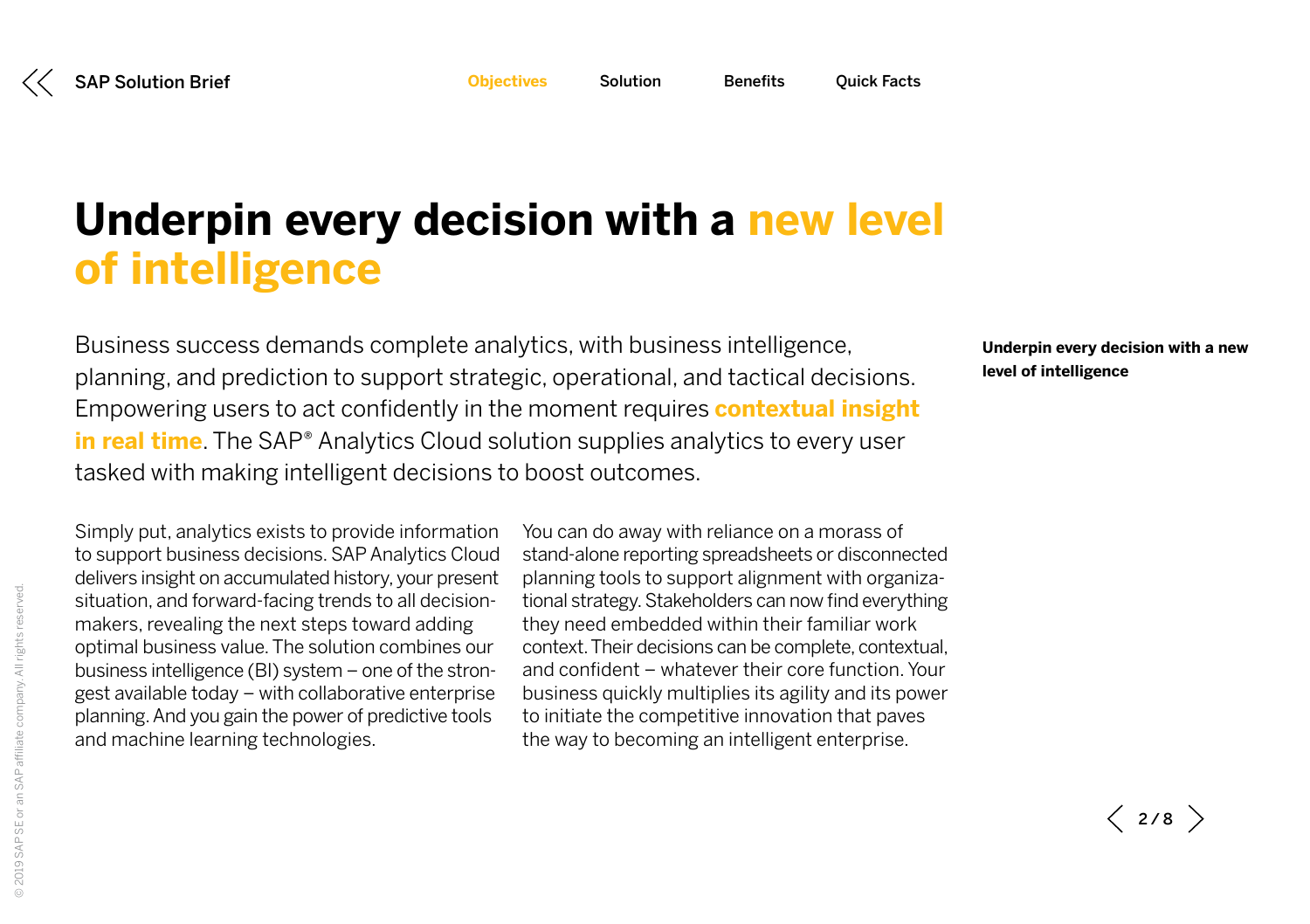<span id="page-2-0"></span>

## **Start with top-rated BI functionality**

Move from data to intelligence across all lines of business, on a single platform, in a single user experience with the help of SAP Analytics Cloud. Business users at all levels gain comprehensive, self-service analytics that adheres to the industry's leading visual design standards while delivering superior value from Big Data.

The BI Survey, updated and administered annually by BARC, a teknowlogy Group Company, measures current developments, patterns, and trends in the analytics space in such key areas as mobile and cloud computing, data preparation, and operational business intelligence.

In 2018, The BI Survey 18 attracted roughly 3,000 responses. The SAP® Analytics Cloud solution received particularly high marks:

- 52% chose SAP Analytics Cloud because of the high innovative capacity of SAP
- 87% rated its price-performance ratio as good or excellent
- 94% rated the ability of SAP to understand their organization's needs as good or very good
- 96% would recommend SAP Analytics Cloud

You can register **[online](http://www.sap.com/barc-bi-survey-18)** to receive a free copy of the survey.

#### **Start with top-rated business intelligence functionality**

[Improve business outcomes with](#page-3-0)  [complete analytics](#page-3-0)

[Turn insight into action right where](#page-4-0)  [you work](#page-4-0)

[Harness smart technologies for](#page-5-0)  [confident decision-making](#page-5-0) 

 $\langle$  3/8  $\rangle$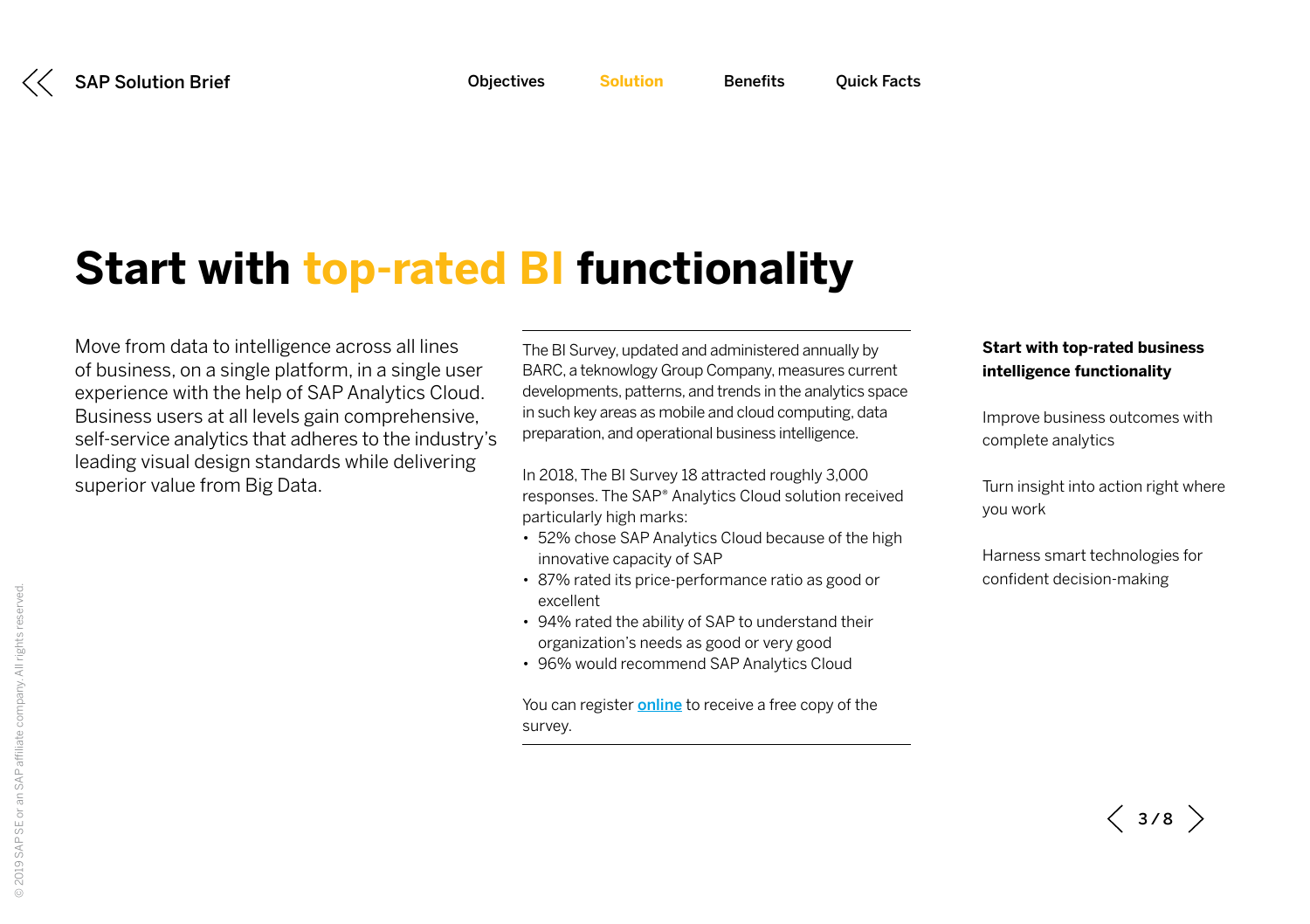<span id="page-3-0"></span>[SAP Solution](#page-0-0) 

## **Improve business outcomes with complete analytics**

Twenty-first-century analytics must encompass everything from financial reporting, through performance management, to collaborative planning. With SAP Analytics Cloud, you gain end-to-end data management and analytics that enable smart data access, preparation, and quality governance while aligning processes on common business logic and semantics and supporting predictive modeling. And the solution runs on the enterprisegrade, Big Data–ready SAP Cloud Platform, so it is ready to grow with you.

SAP Analytics Cloud lets you deliver board- and CXO-level analytics through SAP Digital Boardroom. This solution offers a next-generation touch-screen experience that presents information graphically and intuitively on very large screens to help top

leaders understand the past, oversee business execution, and simulate the future. Working hands-on and collaboratively, they can also use handheld devices to monitor the business and drive the changes that help you master the digital economy.

You can advance your business initiatives by deploying innovative mobile apps with the help of SAP Analytics. These further capitalize on SAP Analytics Cloud strengths. And, to widen your choices even more, an open-innovation technology strategy lets our many partners help you tailor the solution to run exactly the way you want.

[Start with top-rated business](#page-2-0) [intelligence functionality](#page-2-0)

#### **Improve business outcomes with complete analytics**

[Turn insight into action right where](#page-4-0)  [you work](#page-4-0)

[Harness smart technologies for](#page-5-0)  [confident decision-making](#page-5-0)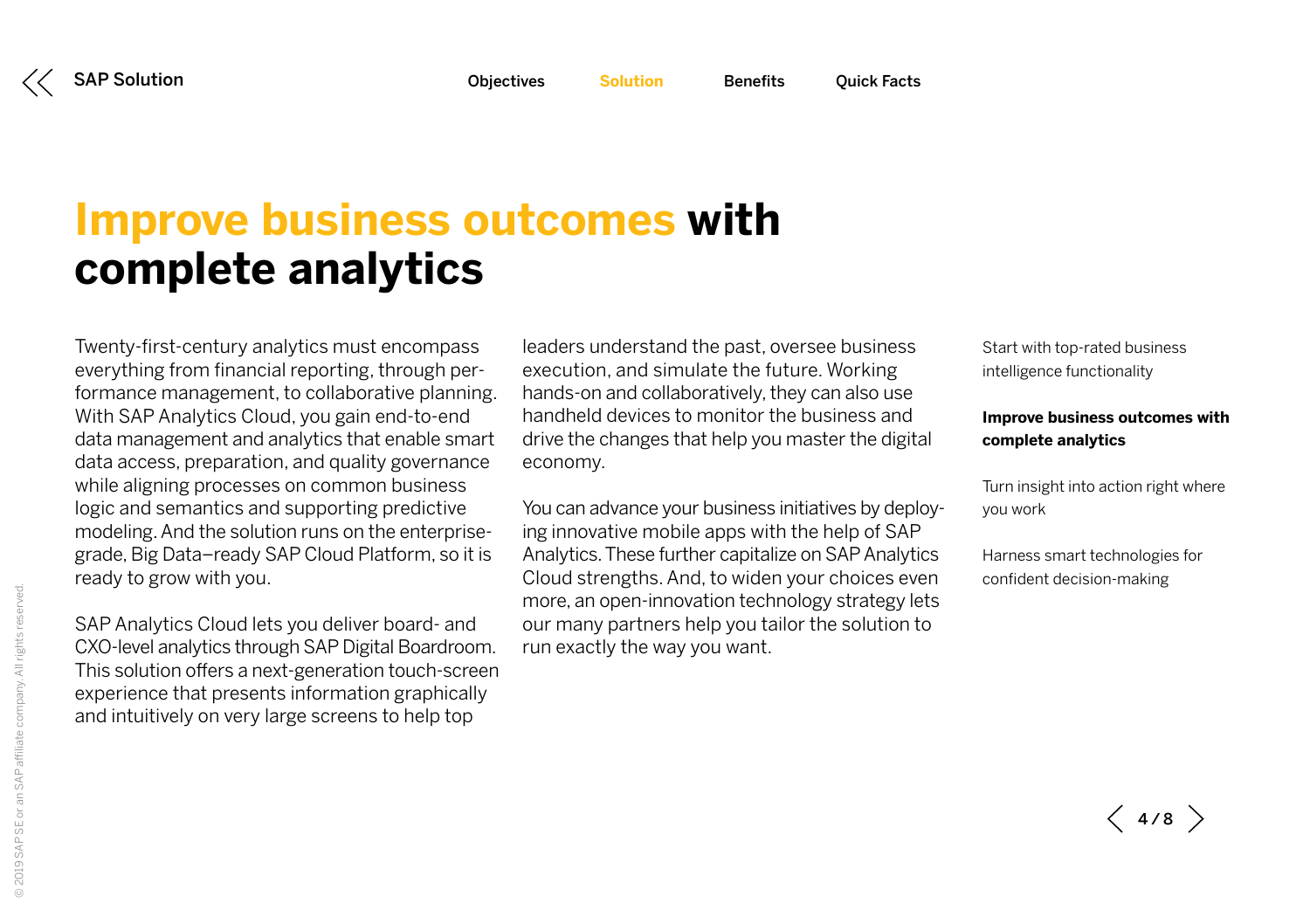# <span id="page-4-0"></span>**Turn insight into action right where you work**

Using SAP Analytics Cloud, you can embed planning and analysis directly into the processes in your enterprise applications. Streamlined workflows bring insight to the point of decision, so employees can learn about relevant patterns and trends as they perform daily work – and immediately turn smart insight into smart action. A common data model across all internal and external data helps users of all skill levels increase their data literacy and understand business logic and semantics. You can increase engagement and accountability throughout your workforce with a common business

language that users trust. Built-in social collaboration tools support discussions about all data – big and small – with any number of users, at any time.

And with SAP Analytics Cloud, you gain access to the collective intelligence in one of the world's largest clouds for business applications. More than 150 million customers together reveal new insights, establish new benchmarks, and share new best practices.

[Start with top-rated business](#page-2-0)  [intelligence functionality](#page-2-0)

[Improve business outcomes with](#page-3-0)  [complete analytics](#page-3-0)

#### **Turn insight into action right where you work**

[Harness smart technologies for](#page-5-0)  [confident decision-making](#page-5-0) 



### **Boost the speed and accuracy of decision-making**

with analytics embedded in the context of daily tasks and visualized in personalized dashboards.

 $\langle$  5/8  $\rangle$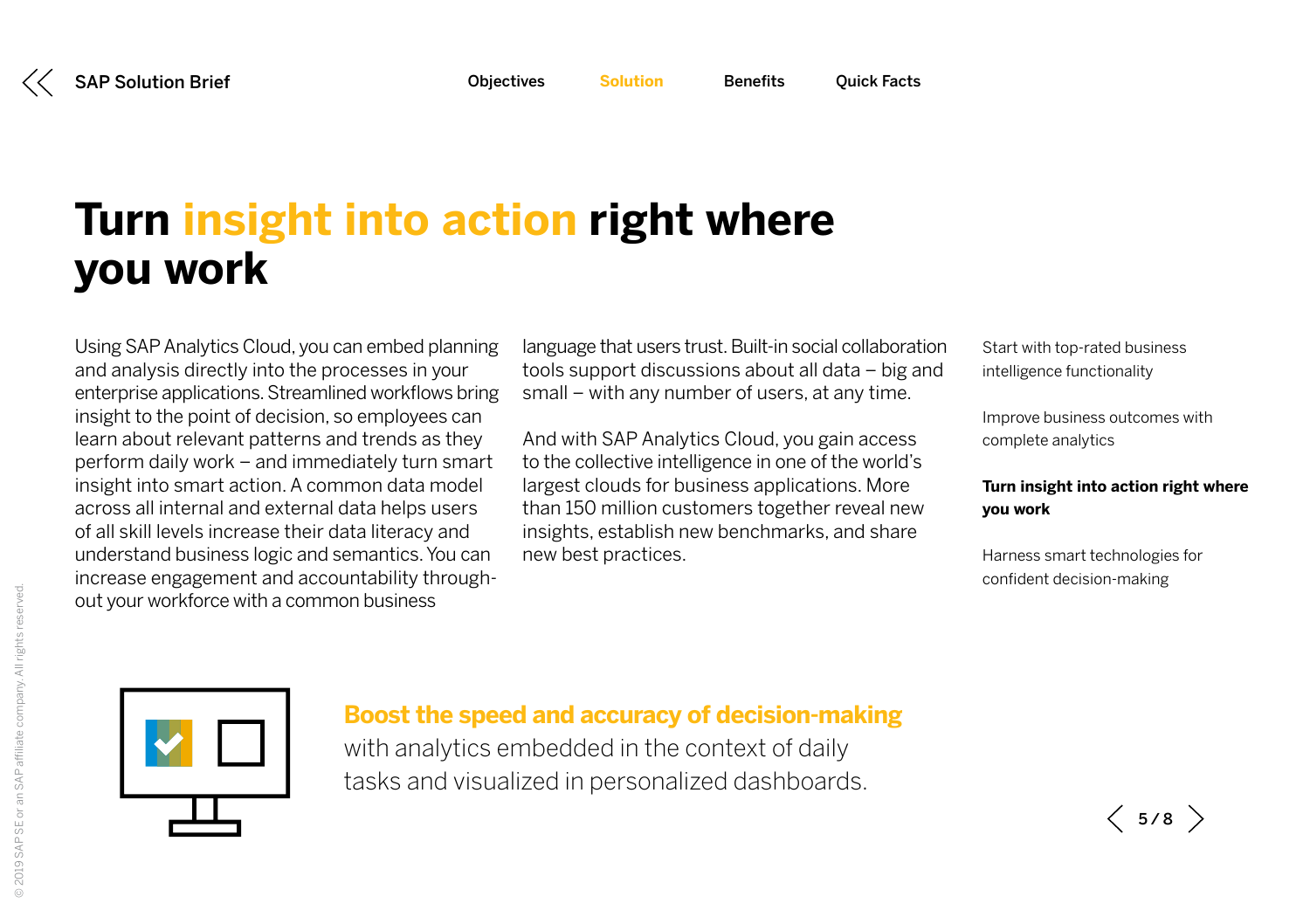## <span id="page-5-0"></span>**Harness smart technologies for confident decision-making**

SAP Analytics Cloud lets you deliver the new insights revealed by emerging AI technologies to the right people at the right time, augmenting familiar business intelligence and enterprise planning with machine learning and predictive tools. Built-in machine learning algorithms automatically guide data discovery and help detect previously hidden influencers and patterns. You can explore formerly invisible drivers of KPIs and examine trade-offs among them. And the latest predictive tools empower you to forecast potential outcomes with the push of a button.

The primary mechanism for searching for decisionsupport content in SAP Analytics Cloud is naturallanguage processing. Wielding this technology, users can pose a question conversationally at any time and receive a real-time response expressed visually. All employees can work toward confident predictions and forecasts with unprecedented ease – directly within standard workflows and on their own, without having to ask IT experts or data scientists for assistance.

[Start with top-rated business](#page-2-0)  [intelligence functionality](#page-2-0)

[Improve business outcomes with](#page-3-0)  [complete analytics](#page-3-0)

[Turn insight into action right where](#page-4-0)  [you work](#page-4-0)

**Harness smart technologies for confident decision-making** 

Take advantage of smart algorithms to **uncover new relationships in your data**, draw insights previously hidden, and fuel intelligent predictions.

 $\langle$  6/8  $\rangle$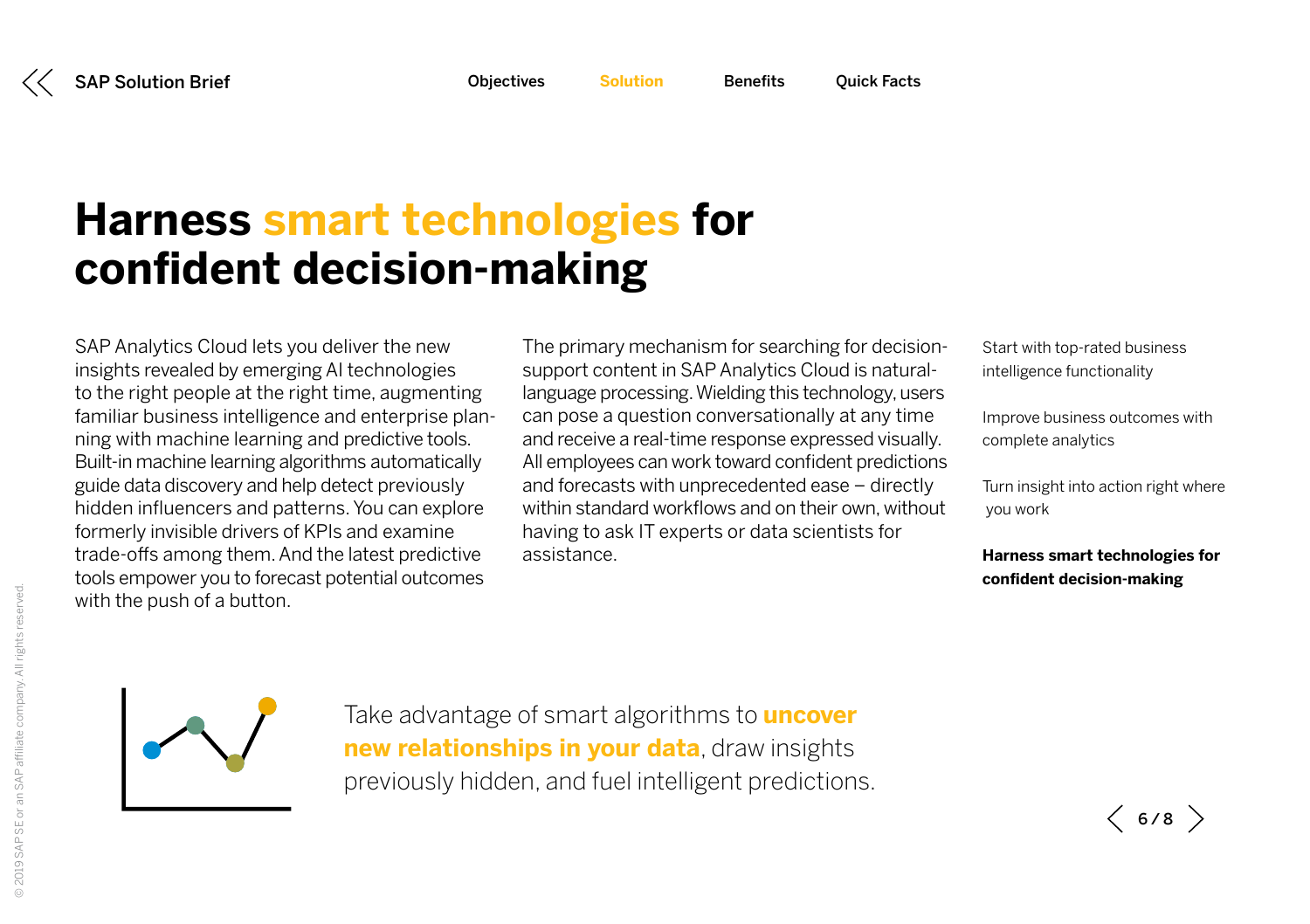## <span id="page-6-0"></span>**Get it all in one solution**

SAP Analytics Cloud helps you supply all analytics for all users. Everything your intelligent enterprise needs for reporting, planning, and predicting is at hand – in one high-performance, in-memory system and a single user experience. A live connection to your on-premise applications eliminates the need to upload the data itself to the cloud. You enjoy "hybrid analytics," in which your existing local ecosystem and cloud applications work smoothly together. You can discover new insights and deliver them to decision-makers in context, with minimal new investment and risk.

Preconfigured, best-practice-based industry and line-of-business content gives you a jump-start on developing your analytics system. And the openinnovation technology behind SAP Analytics Cloud lets you tailor analytical applications with content from our partners. Comprehensive data management and analytics help ensure that a consistent data model and trusted information underpin analysis and planning. Machine learning embedded into your applications enriches and accelerates decision-making within daily ERP functions.

#### **Get it all in one solution**



Going beyond many of the other analytics products on the market today, SAP Analytics Cloud offers **all the functionality you want in a single solution**.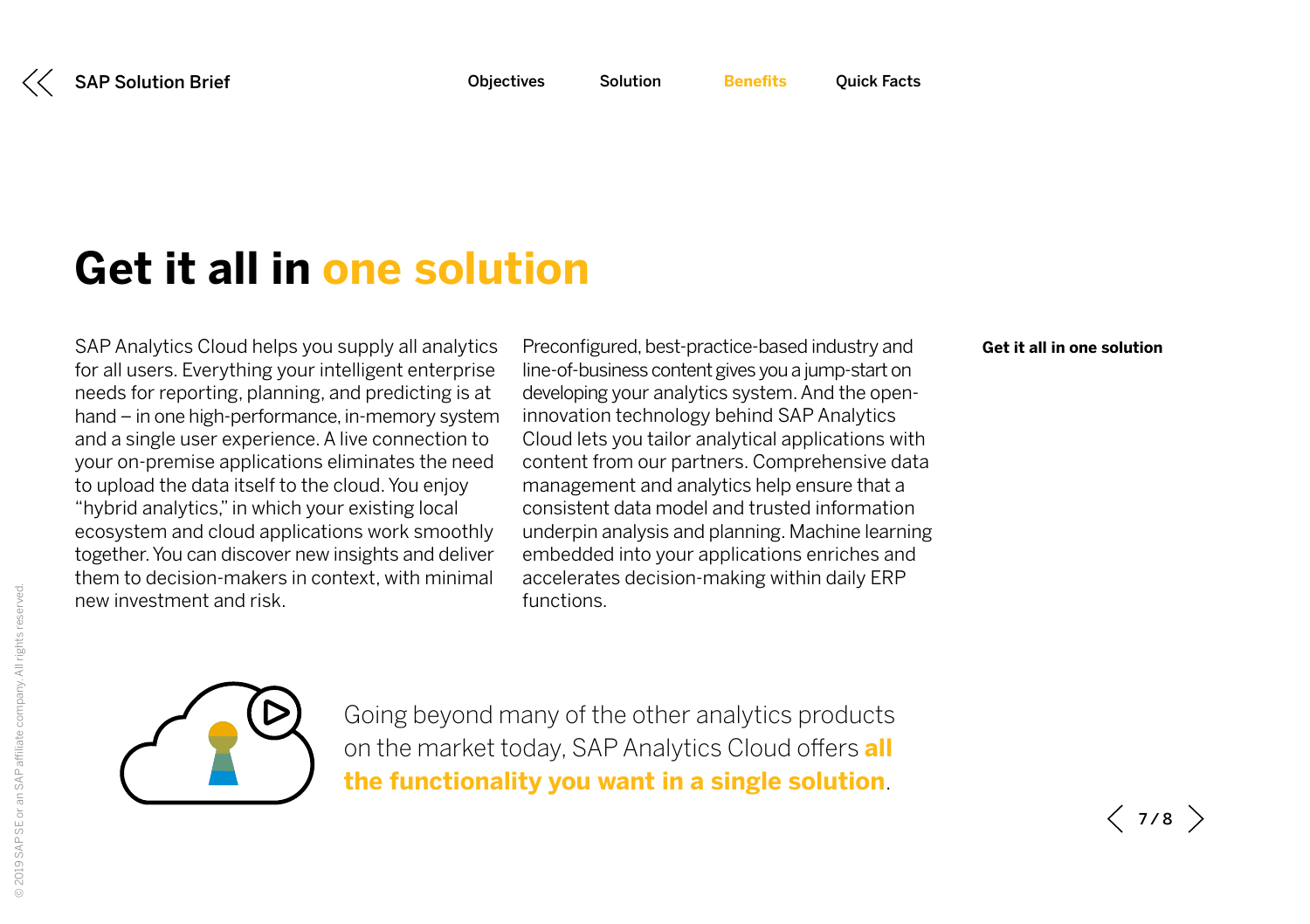### <span id="page-7-0"></span>Summary

The SAP® Analytics Cloud solution helps you move toward becoming an intelligent enterprise. It offers all analytics for all users on one platform, in one user experience. In the boardroom, at the office, or with a customer, you can discover, analyze, plan, predict, and collaborate to make complete, contextual, and confident decisions. Users can access all data, semantics, and business logic on their own, to turn formerly hidden insights into the well-advised actions that enhance business outcomes.

### **Objectives**

- Become a 21st-century intelligent enterprise
- Move beyond spreadsheet-based analysis and planning
- Offer immediate insight users can trust
- Capitalize on collaborative planning and predictive analytics

### Solution

- Complete, comprehensive, in-memory data management and analytics
- Contextual delivery of smart insights through natural-language processing
- Confident decision-making faster, without expert intervention
- Affordability, availability, and scalability

### **Benefits**

- Harness machine learning to augment all the analytics you need in one solution
- Connect live to on-premise applications to avoid uploading data to the cloud
- Accelerate deployment and save cost with preconfigured industry and line-of-business content
- Work with SAP partners to tailor the solution to your exact needs

### Learn more

To find out more about the SAP Analytics Cloud solution, call your SAP representative or visit us [online](http://www.sap.com/products/cloud-analytics.html).